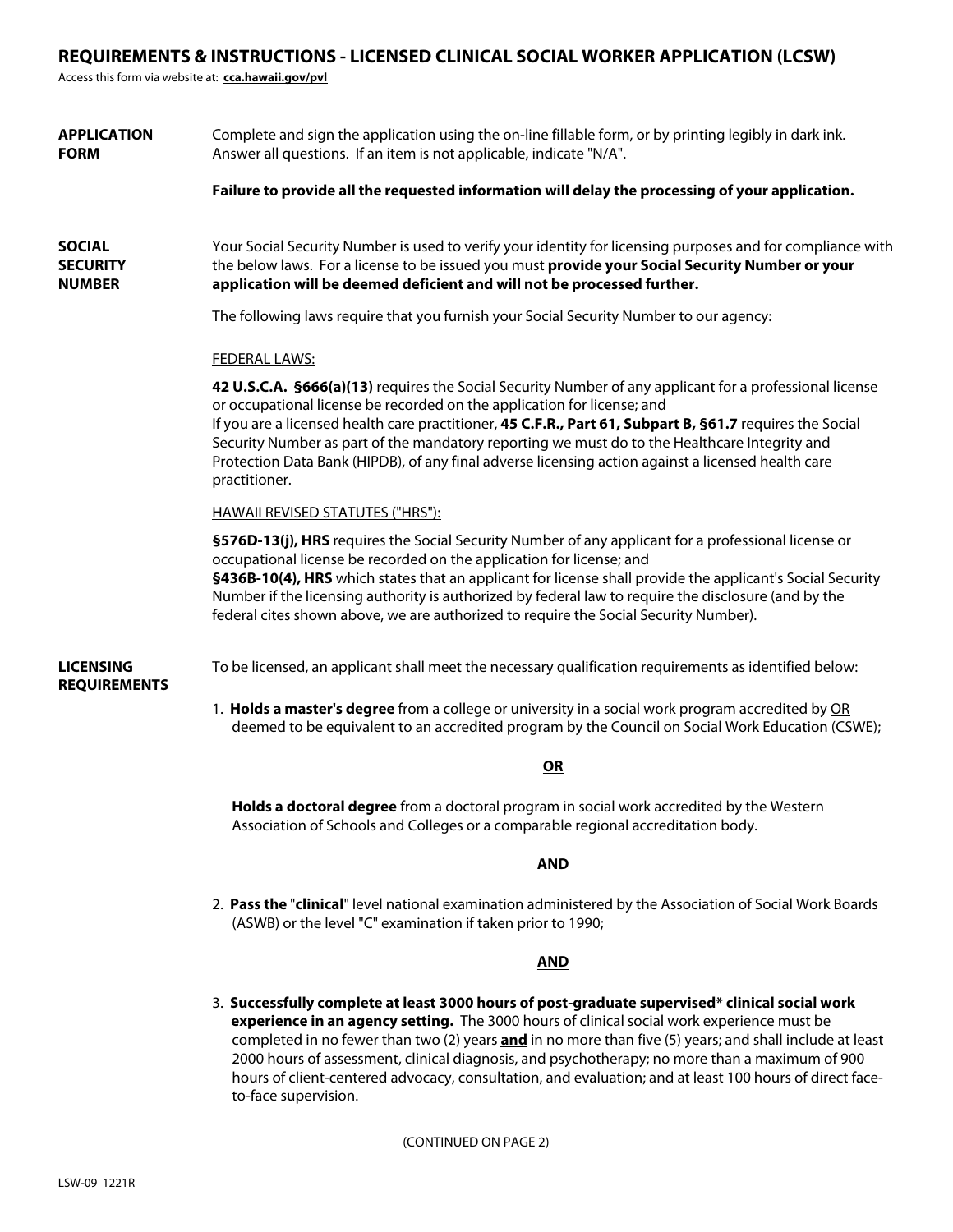**Possess** a **qualified clinical social worker (QCSW)** or a **diplomate in clinical social work (DCSW) credential** issued by the NASW; **or** a **board certified diplomate (BCD) credential** issued by the American Board of Examiners in Clinical Social Work (ABE).

- \*NOTE: The 3000 hours of clinical social work experience shall be supervised by an individual who is:
	- a. **A licensed clinical social worker** who has at least 4500 hours of post-master's clinical social work experience;

**OR**

 **For the first five (5) years after July 1, 2004, the following individuals may supervise an applicant's post-graduate clinical social work experience;**

- a. **An individual with a master's degree in social work** who has completed at least 4500 hours of post-master's clinical social work experience;
- b. An individual who holds a DCSW credential issued by the NASW or an individual who holds **a BCD** credential issued by the ABE;
- c. **A board certified psychiatrist, licensed psychologist or advance practice registered nurse** who has completed a minimum of 4500 hours of post-graduate clinical experience in assessment, clinical diagnosis, and psychotherapy.

**EDUCATION DOCUMENTS REQUIRED Arrange** to have the Registrar of your school send **directly** to us an official transcript indicating your degree, major, and the date the degree was conferred.

#### **OTHER LICENSE REQUIREMENTS** Licensed in another juridiction: If applicable, submit verification of licenses held or once held in other jurisdictions that include the status of the license and if the license was ever disciplined. If the license was disciplined, documentation of any disciplinary proceedings pending or taken by any jurisdiction. A copy of a license is not acceptable.

#### **EXAMINATION FOR APPLICANTS WHO HAVE ALREADY PASSED THE REQUIRED EXAMINATION:**

**REQUIREMENT**

- **Arrange** to have ASWB send us **directly** an official verification of your examination results. Please contact ASWB as listed below: •
	- **On-Line**: Complete the Score Transfer Form at the ASWB website: www.aswb.org.

**Original score transfer documents are required.** Copies are not acceptable.

## **FOR APPLICANTS APPLYING TO TAKE THE ASWB "CLINICAL" EXAMINATION:**

In Hawaii, electronic testing is provided year-round on Oahu. The examination is administered by Pearson Vue.

- **Submit** the non-refundable application fee of \$60 with your application, payable to Commerce and Consumer Affairs. (check must be in U.S. dollars and be from a U.S. financial institution.) •
- After your application has been approved and you are deemed eligible to sit for the exam, you will be mailed an eligibility letter, **which is valid for two (2) years**. To register for the examination, please contact the ASWB as listed below:

(CONTINUED ON PAGE 3)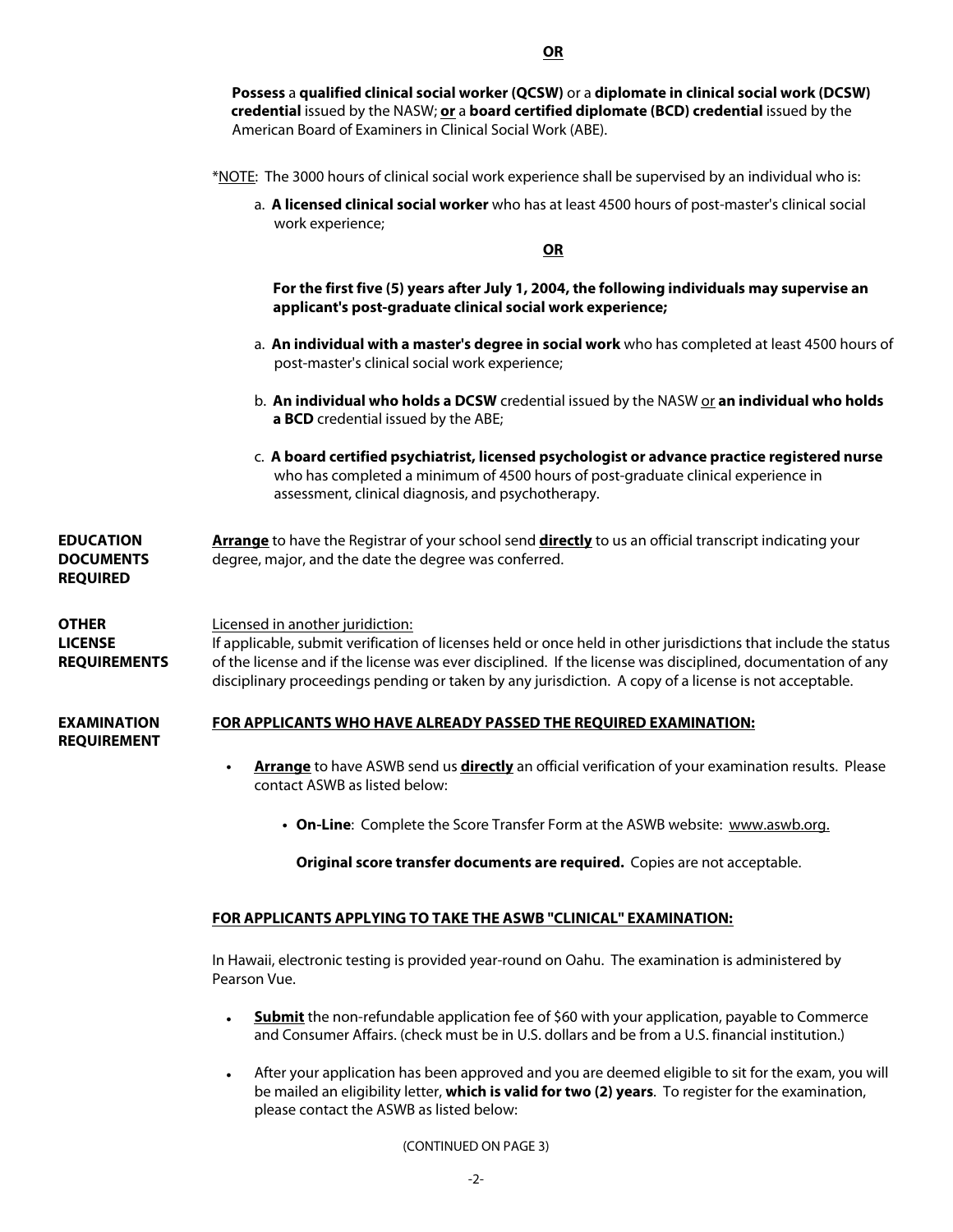| <b>EXAMINATION</b><br><b>REQUIREMENT</b><br>(cont.)                           | On-Line: Go to the www.aswb.org website and click on "Register for the ASWB Exam" and<br>complete the Registration Form. Only credit card payments (Visa, Mastercard, Discover) will be<br>accepted when registering on-line.                                                                                                                                                                                                                                                                                                                                                                                                          |  |  |  |  |  |
|-------------------------------------------------------------------------------|----------------------------------------------------------------------------------------------------------------------------------------------------------------------------------------------------------------------------------------------------------------------------------------------------------------------------------------------------------------------------------------------------------------------------------------------------------------------------------------------------------------------------------------------------------------------------------------------------------------------------------------|--|--|--|--|--|
|                                                                               | A copy of the ASWB Candidate Handbook containing all the information which candidates need to<br>register and schedule an appointment is available at www.aswb.org or contact the Association of<br>Social Work Boards at 1-888-579-3926.                                                                                                                                                                                                                                                                                                                                                                                              |  |  |  |  |  |
| <b>SUPERVISED</b><br><b>EXPERIENCE</b><br><b>DOCUMENTS</b><br><b>REQUIRED</b> | Please have your supervisor complete the attached "Verification of Supervised Clinical Social Work<br>Experience" form and sign this form in the presence of a notary public. Attach the verification form to the<br>application. Copies of the verification form or altered forms will not be accepted.<br>Applicants who possess the QCSW, DCSW, or the BCD credential may use this credential to satisfy the<br>required "Supervised Experience". Contact the NASW or the ABE and have them send us an official letter<br>that states your name; the credential that you possess (QCSW, DCSW, or a BCD); the credential's effective |  |  |  |  |  |
| LICENSE FEES                                                                  | date and its expiration date. Copies of letters or certificates will not be accepted.<br>FOR APPLICANTS WHO HAVE ALREADY PASSED THE REQUIRED EXAMINATION, PAY THE                                                                                                                                                                                                                                                                                                                                                                                                                                                                      |  |  |  |  |  |
|                                                                               | <b>FOLLOWING FEE WITH THE APPLICATION:</b>                                                                                                                                                                                                                                                                                                                                                                                                                                                                                                                                                                                             |  |  |  |  |  |
|                                                                               | If applying for license in the first year of the triennium, pay<br>\$478<br>(Application-\$60* + License-\$195 + Compliance Resolution Fund-\$129 + 2/3 renewal-\$94)                                                                                                                                                                                                                                                                                                                                                                                                                                                                  |  |  |  |  |  |
|                                                                               | If applying for license in the second year of the triennium, pay<br>\$388<br>.<br>(Application-\$60* + License-\$195 + Compliance Resolution Fund-\$86 + 1/3 renewal-\$47)                                                                                                                                                                                                                                                                                                                                                                                                                                                             |  |  |  |  |  |
|                                                                               | (Application-\$60* + License-\$195 + Compliance Resolution Fund-\$43)                                                                                                                                                                                                                                                                                                                                                                                                                                                                                                                                                                  |  |  |  |  |  |
|                                                                               | *Application fee is not refundable.                                                                                                                                                                                                                                                                                                                                                                                                                                                                                                                                                                                                    |  |  |  |  |  |
|                                                                               | Make Check payable to: COMMERCE AND CONSUMER AFFAIRS. (check must be in U.S. dollars and be<br>from a U.S. financial institution.)                                                                                                                                                                                                                                                                                                                                                                                                                                                                                                     |  |  |  |  |  |
|                                                                               | APPLICANTS APPLYING TO TAKE THE EXAMINATION WILL BE NOTIFIED OF LICENSE FEES DUE WHEN ALL<br>LICENSING REQUIREMENTS HAVE BEEN MET.                                                                                                                                                                                                                                                                                                                                                                                                                                                                                                     |  |  |  |  |  |
|                                                                               | The Compliance Resolution Fund (CRF) was established by the 1982 Legislature (Section 26-9(m),<br>Hawaii Revised Statutes) to expedite resolution of consumer complaints filed with the Department<br>of Commerce and Consumer Affairs.                                                                                                                                                                                                                                                                                                                                                                                                |  |  |  |  |  |
|                                                                               | NOTE: One of the numerous legal requirements that you must meet in order for your new license to be<br>issued is the payment of fees as set forth in this application. You may be sent a license certificate before the<br>payment you sent us for your required fees is honored by your bank. If your payment is dishonored, you will<br>have failed to pay the required licensing fee and your license will not be valid, and you may not do business<br>under that license. Also, a \$25.00 service charge shall be assessed for payments that are dishonored for any<br>reason.                                                    |  |  |  |  |  |
|                                                                               | If for any reason you are denied the license you are applying for, you may be entitled to a hearing as<br>provided by Title 16, Chapter 201, Hawaii Administrative Rules, and/or Chapter 91, Hawaii Revised Statutes.<br>Your written request for a hearing must be directed to the agency that denied your application, and must<br>be made within 60 days of notification that your application for a license has been denied.                                                                                                                                                                                                       |  |  |  |  |  |
|                                                                               | (CONTINUED ON PAGE 4)                                                                                                                                                                                                                                                                                                                                                                                                                                                                                                                                                                                                                  |  |  |  |  |  |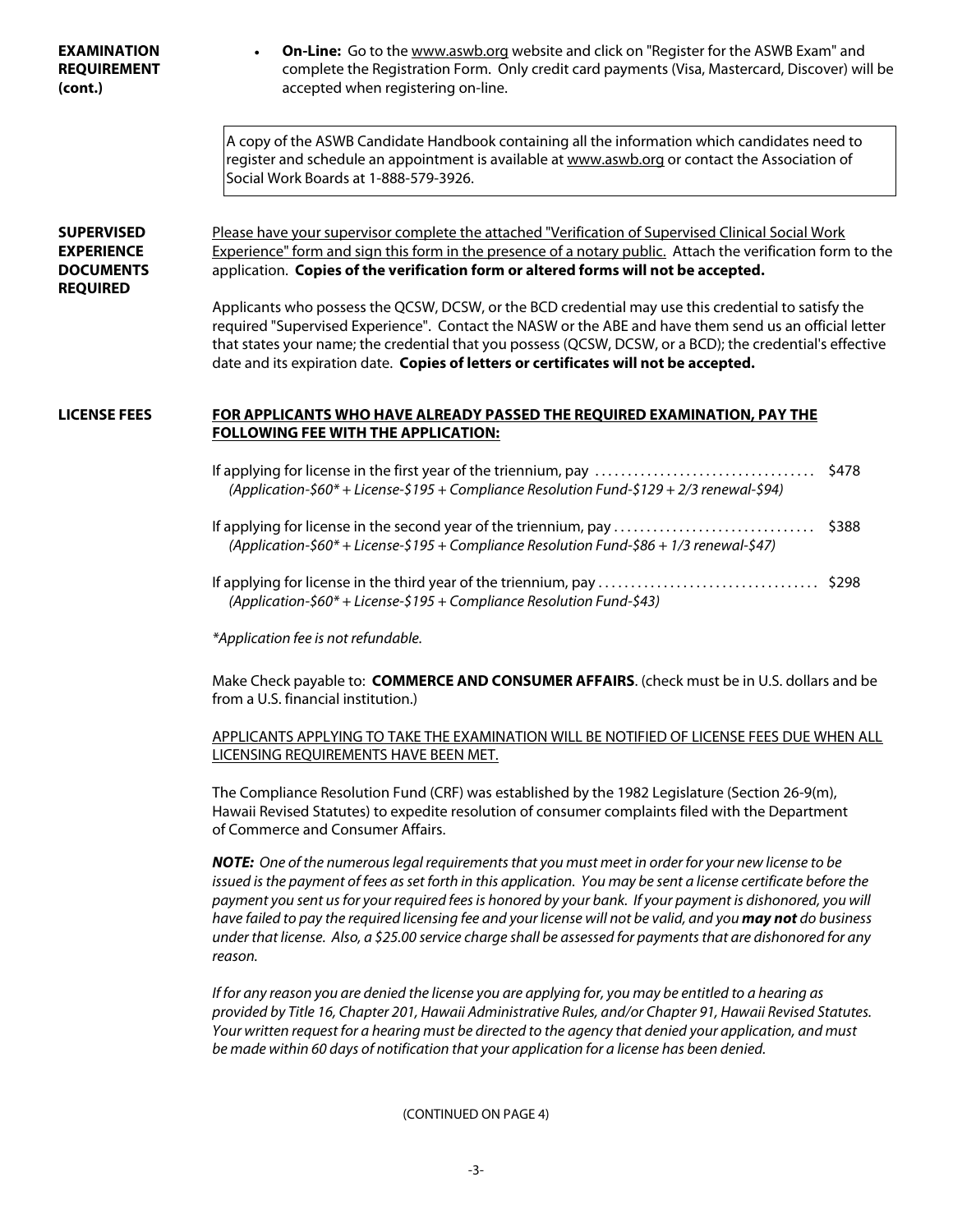| <b>ABANDONMENT</b><br>OF APPLICATION    | Pursuant to HRS §436B-9 your application shall be considered abandoned and shall be destroyed if you<br>fail to provide evidence of continued efforts to complete the licensing process for two consecutive<br>years. The failure to provide evidence of continued efforts include but is not limited to: (1) failure to<br>submit any required information and documents requested by the licensing authority within two<br>consecutive years from the last date the documents and information were requested, or (2) failure to<br>complete any additional requirements for licensure that remain after approval of your application,<br>such as attempting to complete an exam requirement, within two consecutive years from the date your<br>application was approved, or (3) failure to provide the licensing authority with any written<br>communication during two consecutive years indicating that you are attempting to complete the<br>licensing process. If an application is deemed abandoned the applicant shall be required to reapply for<br>licensure and comply with the licensing requirements in effect at the time of the reapplication. |                                                                                                                                                                                                                                                                                                                     |                                                   |  |  |  |
|-----------------------------------------|----------------------------------------------------------------------------------------------------------------------------------------------------------------------------------------------------------------------------------------------------------------------------------------------------------------------------------------------------------------------------------------------------------------------------------------------------------------------------------------------------------------------------------------------------------------------------------------------------------------------------------------------------------------------------------------------------------------------------------------------------------------------------------------------------------------------------------------------------------------------------------------------------------------------------------------------------------------------------------------------------------------------------------------------------------------------------------------------------------------------------------------------------------------|---------------------------------------------------------------------------------------------------------------------------------------------------------------------------------------------------------------------------------------------------------------------------------------------------------------------|---------------------------------------------------|--|--|--|
| <b>MAILING</b>                          | Mail complete application to:                                                                                                                                                                                                                                                                                                                                                                                                                                                                                                                                                                                                                                                                                                                                                                                                                                                                                                                                                                                                                                                                                                                                  |                                                                                                                                                                                                                                                                                                                     | Deliver to office location at:                    |  |  |  |
| <b>ADDRESS</b>                          | Social Workers License<br>DCCA, PVL Licensing Board<br>P.O. Box 3469                                                                                                                                                                                                                                                                                                                                                                                                                                                                                                                                                                                                                                                                                                                                                                                                                                                                                                                                                                                                                                                                                           | <b>OR</b>                                                                                                                                                                                                                                                                                                           | 335 Merchant Street, Rm 301<br>Honolulu, HI 96813 |  |  |  |
|                                         | Honolulu, HI 96801                                                                                                                                                                                                                                                                                                                                                                                                                                                                                                                                                                                                                                                                                                                                                                                                                                                                                                                                                                                                                                                                                                                                             |                                                                                                                                                                                                                                                                                                                     | Phone: (808) 586-3000                             |  |  |  |
| <b>RELEASE OF</b><br><b>INFORMATION</b> | information to.                                                                                                                                                                                                                                                                                                                                                                                                                                                                                                                                                                                                                                                                                                                                                                                                                                                                                                                                                                                                                                                                                                                                                | If an agency or individual is assisting you with the licensure process, we will not be able to release any<br>information to them unless you provide us with authorization. If you wish to do so, please attach a<br>signed and dated letter providing the name of the agency or person you authorize us to release |                                                   |  |  |  |
| <b>TRIENNIAL</b><br><b>RENEWAL</b>      | All licenses regardless of issuance date, shall be renewed triennially (every three (3) years) on or<br>before June 30. Failure to renew a license shall result in a forfeiture of the license. It is the responsibility<br>of the licensee to inform the Department in writing of any name or address change.                                                                                                                                                                                                                                                                                                                                                                                                                                                                                                                                                                                                                                                                                                                                                                                                                                                 |                                                                                                                                                                                                                                                                                                                     |                                                   |  |  |  |
| <b>LAWS</b><br><b>PUBLICATION</b>       | Chapter 467E, Hawaii Revised Statutes, provides for the regulation of social workers in Hawaii. A copy<br>of the Social Worker law is available by submitting a written request to the address above. Chapter 436B,<br>Hawaii Revised Statutes, the Professional and Vocational Licensing Act should be read in conjunction<br>with the above statute. Indicate the specific chapters in your request.                                                                                                                                                                                                                                                                                                                                                                                                                                                                                                                                                                                                                                                                                                                                                         |                                                                                                                                                                                                                                                                                                                     |                                                   |  |  |  |
|                                         | The laws are also posted on our website at: cca.hawaii.gov/pvl. Click on "Social Workers".                                                                                                                                                                                                                                                                                                                                                                                                                                                                                                                                                                                                                                                                                                                                                                                                                                                                                                                                                                                                                                                                     |                                                                                                                                                                                                                                                                                                                     |                                                   |  |  |  |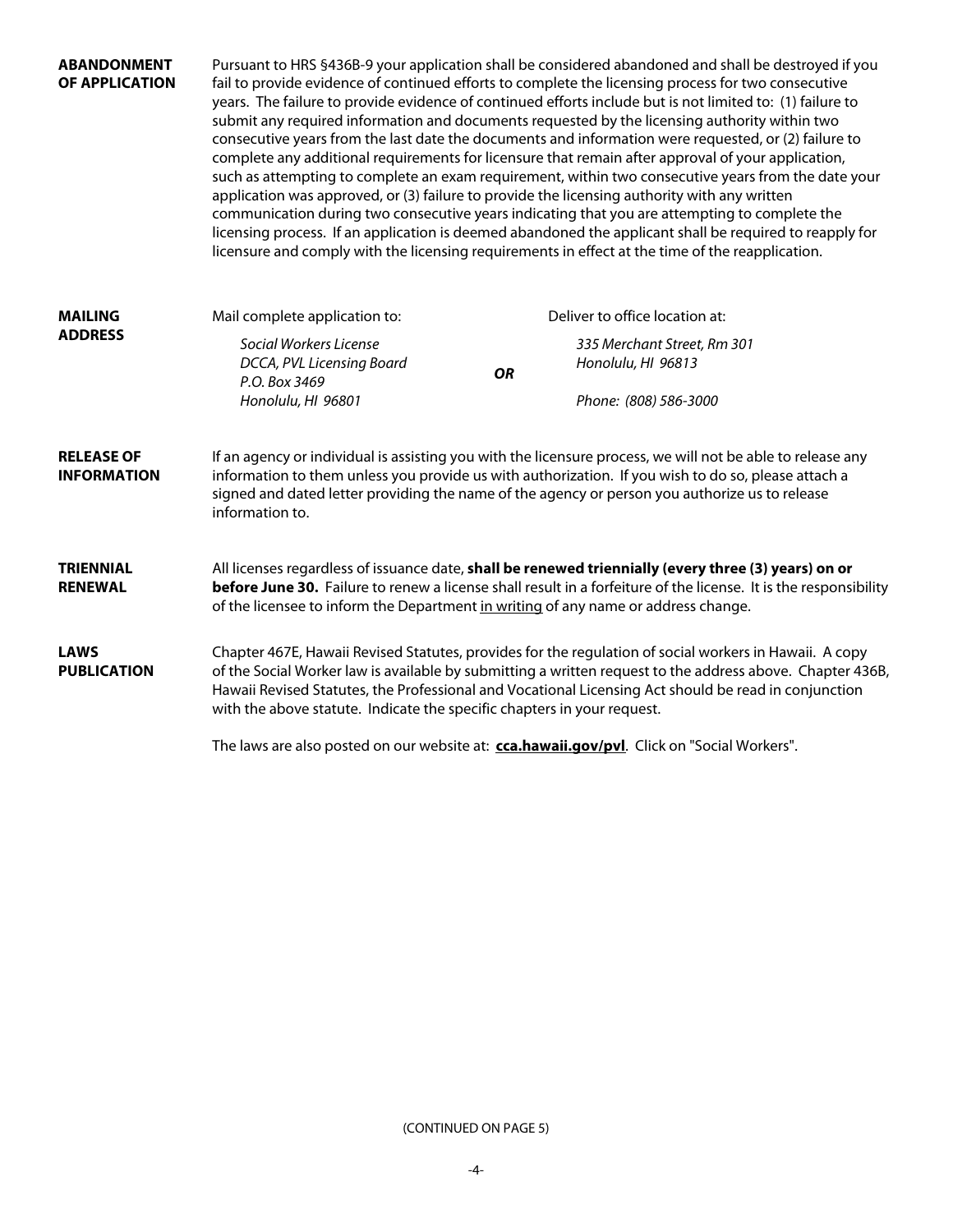# **Instructions for "Yes" Answers to questions (4) thru (6) of the Application for License (LSW-10)**

The following documentation must be submitted with the license application. Applications for license will not be considered without this material.

- 1. Questions 4 and 5 refer to complaints, charges of unlicensed activity, or pending disciplinary actions for any profession, occupation, or license, both motor vehicle and those other than motor vehicle. If your answer is **"Yes"** to one or more of these questions, you must **submit** the following:
	- i. A detailed statement **signed by you** explaining the underlying circumstances; and
	- ii. Copies of any documents from the agency, including final orders, petitions, complaints, findings of fact and conclusions of law, proof of payment of any fines, and any other relevant documents; and
	- iii. A resume of any employment, business activities, and education since the date of the action.
	- iv. If your driver's license was subject to suspension, revocation, a Traffic Abstract must be submitted. Contact Traffic Court for this.
- 2. If your application indicates criminal conviction, you must **submit** the following for each conviction:
	- i. A detailed statement **signed by you** explaining the underlying circumstances leading to the conviction and detailing all activities since the conviction, including employment and business involvements. Include job title, period of employment, employer's name, description of duties, training attended, and educational courses attended;
	- ii. A copy of all related court documents (i.e. indictments, judgments, guilty pleas, verdict, and terms of sentence); if applicable, proof of payment of fines and/or proof of fulfillment of conditions of each sentence;
	- iii. If applicable, a copy of the terms of probation and/or parole **and** a statement from your probation or parole officer as to your compliance with the court orders (terms and conditions imposed including any court documentation evidencing completion or discharge;
	- iv. If applicable, letters from any counselors or therapists discharging you from their program(s) and providing their conclusions and recommendations as to the extent of your rehabilitation;
	- v. A **current** criminal history record check in your name from the Hawaii Criminal Justice Data Center (HCJDC) dated within six months. Contact them at Ph: (808) 587-3100 or visit their website at: www.ecrim.ehawaii.gov to request a "Criminal History Record Check";
	- vi. If your criminal conviction occurred in a state or states other than Hawaii, a current criminal history record check will be required from each state **AND** Hawaii. Contact the local authority or board in each state for their forms, instructions and fees on obtaining criminal history record checks; and
	- vii. If your criminal conviction was a federal crime, a current Federal Criminal History Record Check will also be required. In Hawaii, contact the HCJDC for procedures and fees related to this request.

## Print Form

This material can be made available for individuals with special needs. Please call the Licensing Branch Manager at (808) 586-3000 to submit your request.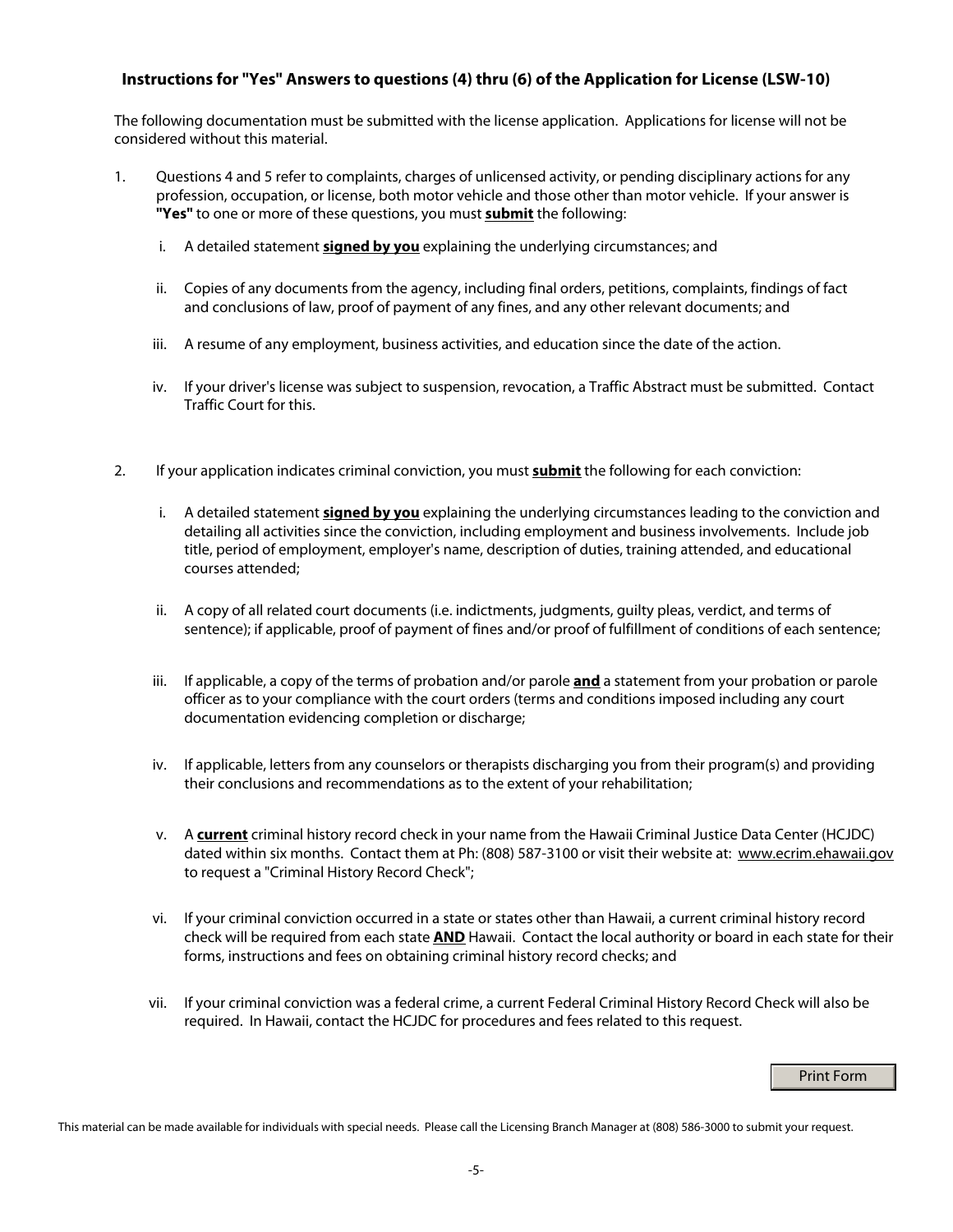| <b>APPLICATION FOR LICENSE - LICENSED CLINICAL</b>                                                             |                                                                                   |                      |                                     | Approved: 0      | Initials/Date: |                                 |  |  |
|----------------------------------------------------------------------------------------------------------------|-----------------------------------------------------------------------------------|----------------------|-------------------------------------|------------------|----------------|---------------------------------|--|--|
|                                                                                                                |                                                                                   | <b>SOCIAL WORKER</b> |                                     | License No.      |                | Eff. Date:                      |  |  |
| Access this form via website at: cca.hawaii.gov/pvl                                                            |                                                                                   |                      |                                     | LCSW-            |                |                                 |  |  |
|                                                                                                                | Before completing this form, read the "Requirements and Instructions" for filing. |                      |                                     | • FOREIGN        |                | Deemed Equivalent by CSWE       |  |  |
| Legal Name (First, Middle)                                                                                     | (LAST)                                                                            |                      |                                     |                  | CASWE-ACFTS-OK |                                 |  |  |
|                                                                                                                |                                                                                   |                      |                                     | · U.S. GRADUATES | ×.             | <b>Final Transcript</b>         |  |  |
| <b>Other Names Used:</b>                                                                                       |                                                                                   |                      |                                     |                  |                | Letter of successful completion |  |  |
|                                                                                                                |                                                                                   |                      |                                     | <b>ASWB</b>      |                | <b>DARS</b>                     |  |  |
| Residence Address: (Include Apt. No., City, State & Zip Code)<br>Mailing Address ONLY if different from above: |                                                                                   |                      | <b>ONLY</b><br>USE<br>OFFICE<br>FOR |                  |                |                                 |  |  |
| Social Security No.                                                                                            | Date of Birth                                                                     | Phone No. (Days)     |                                     |                  |                |                                 |  |  |
| Provide date you requested transcript:                                                                         |                                                                                   |                      |                                     |                  |                |                                 |  |  |
| Provide date you requested verification of your scores: (If applicable)                                        |                                                                                   |                      |                                     |                  |                |                                 |  |  |

| Check answers. If response to question(s) 4, 5, 6 is "YES", refer to instructions for additional documents that must be submitted. |        |       |
|------------------------------------------------------------------------------------------------------------------------------------|--------|-------|
|                                                                                                                                    | Yes    | ∣ ∣No |
|                                                                                                                                    |        | No    |
| 3. Have you passed the clinical level national exam given by the Association of Social Work Boards?                                | Yes No |       |
| If "Yes", date you requested scores:                                                                                               |        |       |
|                                                                                                                                    |        |       |
|                                                                                                                                    |        | l INo |
|                                                                                                                                    |        |       |
|                                                                                                                                    |        |       |

**\* \* SIGNATURE REQUIRED ON PAGE 2 \* \***